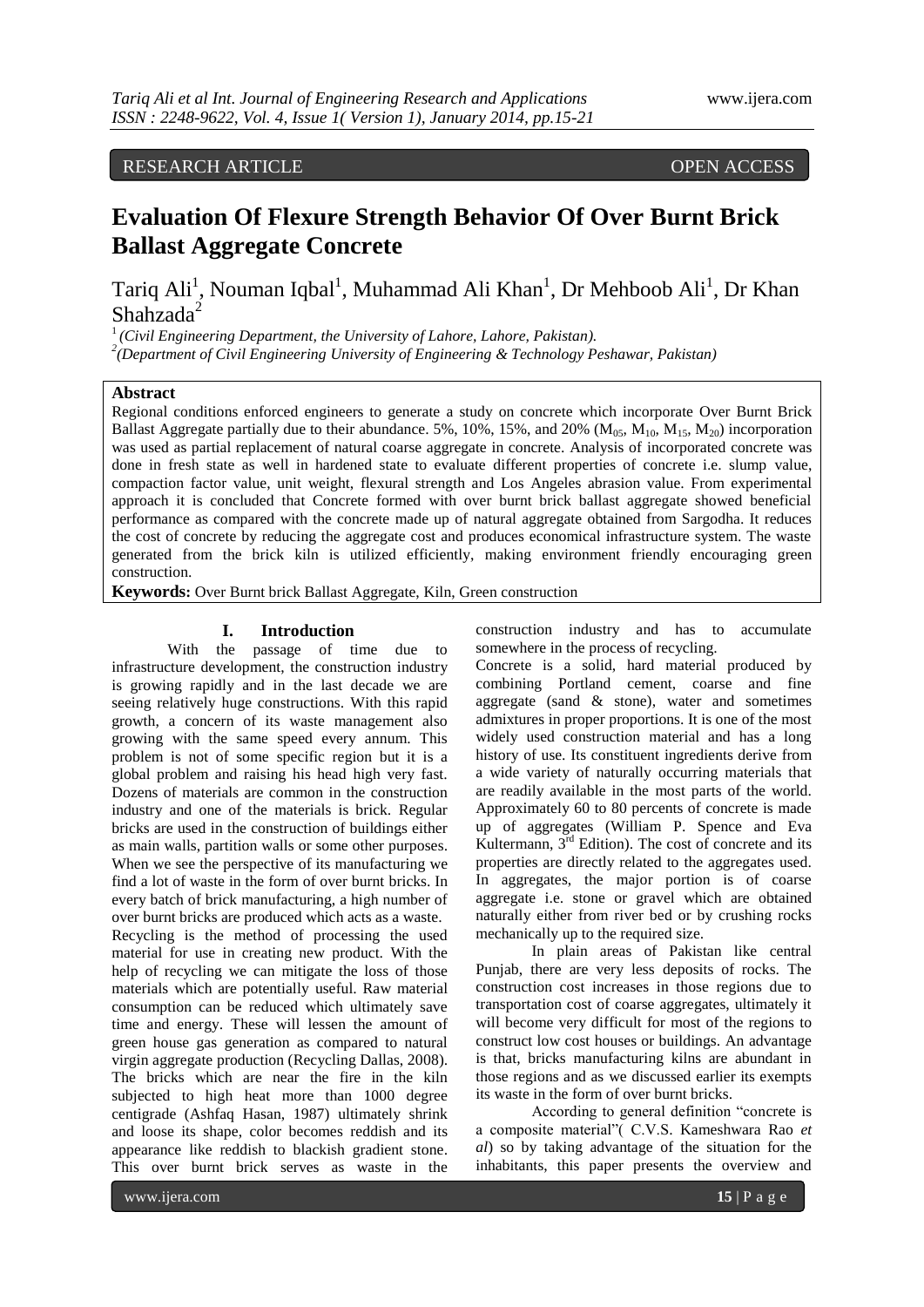research that is carried out on the concrete when natural coarse aggregate is partially replaced by over **Table 1: Properties of Constituents**

burnt brick aggregate.

| Aggregare Type  | <b>Bulk Specific Gravity</b><br>$C-127-04$ | <b>Water Absorption</b><br>$C-127$ | <b>Fineness Modulus</b> | Unit Weight<br>$C-29/29m$ | <b>Moisture Content</b><br>$C-566$ |  |  |  |
|-----------------|--------------------------------------------|------------------------------------|-------------------------|---------------------------|------------------------------------|--|--|--|
| Fine (Sand)     | $---$                                      | $---$                              | 2.43                    | $---$                     | $---$                              |  |  |  |
| Coarse (Gravel) | 2.65                                       | 1.43                               |                         | 1528                      | 0.7                                |  |  |  |
| Coarse (Brick)  | 1.9                                        | 2.7                                | $---$                   | 1123                      | 0.1                                |  |  |  |

# **II. Research Project**

The main objective of the research project is to determine the properties of concrete by replacing natural coarse aggregate with over burnt brick ballast aggregate. Different tests were carried out on fresh concrete as well as on hardened concrete. Four batches of concrete incorporating over burnt brick ballast aggregate were prepared. The replacement was 5%, 10%, 15% and 20% and represented as  $M_{0.5}$ ,  $M_{10}$ ,  $M_{15}$  and  $M_{20}$  respectively. Here M denotes the concrete mix and subscript designates the percentage replacement by natural coarse aggregate to over burnt brick ballast aggregate.

# **III. Materials and Mix**

## **3.1 Materials**

All the materials were obtained from local resources. Table 1 demonstrates the prosperities of constituents which were used for the preparation of designed mix. Ordinary Portland Cement ASTM C-50 Type-1(Marek, C. R. Gallaway *et al*, 1971) was used as a binding material throughout the investigation. Lawrencepur sand as a fine aggregate were used in the preparation of mix. 20mm and 10mm crushed gravel of irregular shape sourced from Sargodha were used partially as a coarse aggregate.

Long, irregular in configuration, over burnt brick ballast aggregate of 20mm maximum sized is illustrated in Figure 1 which was sourced from Niazi Kiln Manga Mandi used as partial replacement of natural coarse aggregate. Local tap water was used in preparation of all concrete mixes.



**Figure 1:** Over Burnt Brick Ballast Aggregates

## **3.2 Proportioning Ratio**

The mix designed was prepared according to the ACI recommendation (Barra *et al*, 1998) for concrete mix design. 1:2:2.4 mix proportioning ratio was determined for targeted strength of 21 MPa (Thomas Telford, 1991) For all cases 0.57 water/cement (w/c) ratio (by weight) was used.

#### **3.3 Test Specimens**

To carry out the experimental investigation a total of three standard beams of size 100mm x 150mm x 1200mm were casted and tested for flexural strength test respectively after 28 days of its curing.

## **3.4 Mix Preparation**

The batching of all the ingredients was performed by weight (Sudhir Misra, 2006). The sand was air dried in the laboratory before mixing. First the surface of the mixer was damped with water then all the aggregates were added into the mixer till the aggregates mingle with each other. After thorough mixing of aggregates cement was introduced into the mixer and water were added slowly as per W/C ratio. The concrete was mixed for approximately three (3) minutes after the water was added.

## **3.5 Mix Casting**

Fresh prepared mix were casted in 3 beams of dimension 100mm x 150mm x 1200mm in three equivalent layers. After pouring a single layer, 25 strokes were forced with a standard tamping rod with each layer rodded one stroke for approximately 1280mm<sup>2</sup> , after that moulds were vibrated on a vibrating table to force out the entrapped layer in the mix. The top surface of the fresh concrete was leveled with the help of a trowel and was lifted for 24 hours allowed the fresh concrete to set. Note that over burnt brick ballast aggregate concrete didn't pose any difficulties in terms of finishing. The specimens were demoulded after 24 hours. All the moulds were cured by immersing in a curing tank in the lab. The specimens were brought out from water approximately 24 hours before testing and kept at room temperature till testing.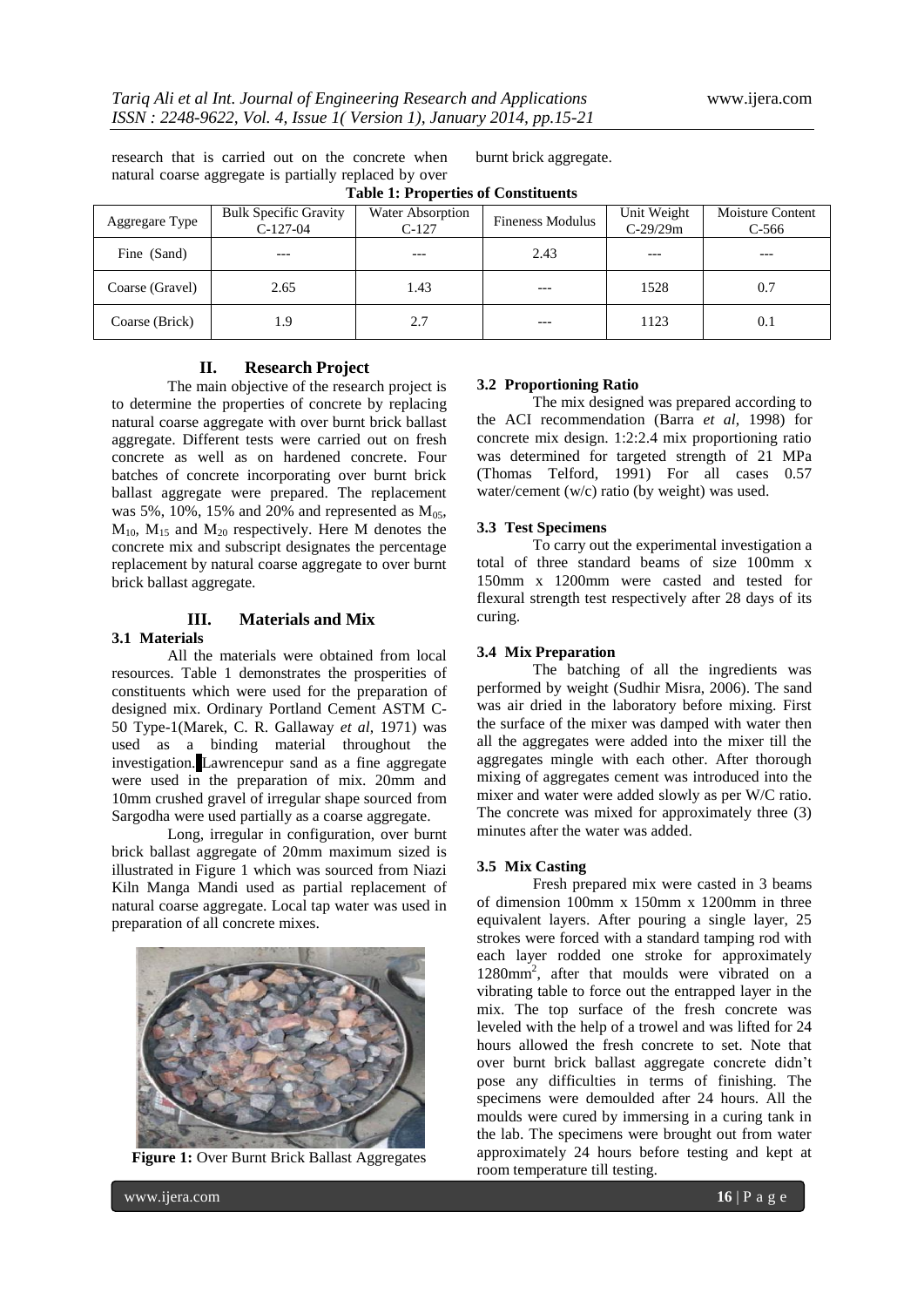# **IV. Experimental Analysis and Discussion 4.1 Fresh Concrete Analysis**

Slump test and compaction factor test were performed on the Control Mix  $(M_0)$  concrete and concrete incorporating over burnt brick ballast aggregate to analyze the workability of concrete.

# **4.1.1 Slump Test**

The workability of fresh concrete was measured with standard slump cone. The test was carried out in accordance with ASTM-C-143/143-M-03[10]. The test was performed immediately after mixing. Table 2 shows the slump values of concrete mix at defined replacements. Graphical representation of the slump test values illustrated in Figure 2. Facts revealed that the slump value

deceases with the increase in the quantity of recycled over burnt brick ballast aggregate. This decreasing pattern of slump directly affects the workability of concrete and ultimately reduces the workability of concrete wit increase in the over burnt brick ballast aggregate.

| Replacement (%) | Slump Value (mm) |  |
|-----------------|------------------|--|
|                 | 69.85            |  |
| 5               | 57.15            |  |
| 10              | 50.80            |  |
| 15              | 38.10            |  |
| 20              | 19.05            |  |





**Figure 2:** Slump Value Vs Replacement

# **4.1.2 Compaction Factor Test**

Table 3 shows the compaction factor values of the concrete mix at defined replacements. Graphical representations of the compaction factor values illustrated in Figure 3.Trend clearly revealed that as the percentage of over burnt brick ballast aggregate in the concrete increases, compaction factor values decreases ultimately lessen the workability of concrete.

| <b>Table 3: Compaction Factor Test</b> |  |  |  |  |
|----------------------------------------|--|--|--|--|
|----------------------------------------|--|--|--|--|

| Replacement (%) | <b>Compaction Factor Value</b> |  |
|-----------------|--------------------------------|--|
|                 | 0.92                           |  |
|                 | 0.90                           |  |
| 10              | 0.865                          |  |
| 15              | 0.835                          |  |
| 26              | 0.800                          |  |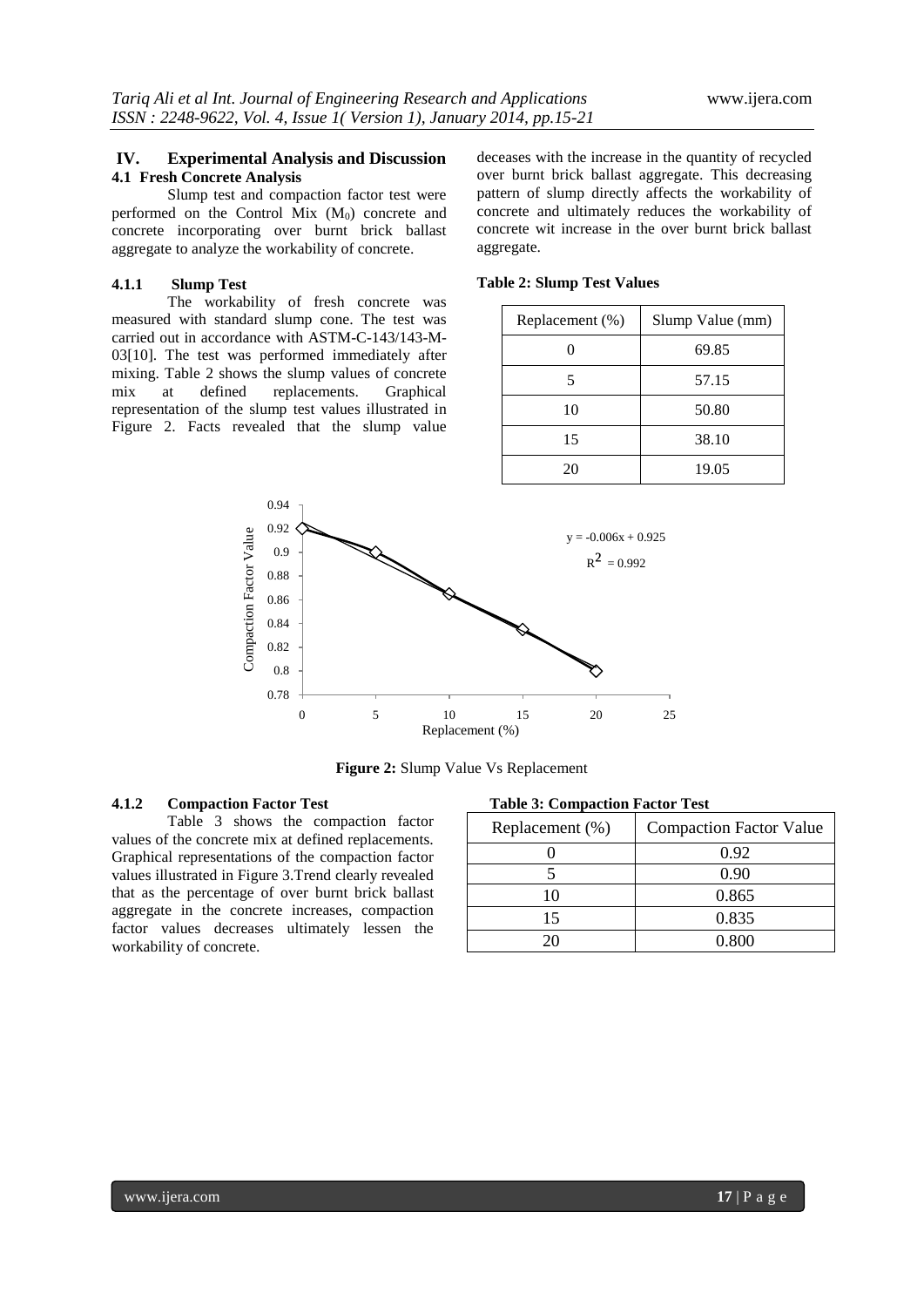

**Figure 3:** Compaction Factor Value Vs Replacement

## **4.2Harden Concrete Analysis**

Flexural strength test and Los Angeles Abrasion Test were performed on the hardened concrete {control mix  $(M_0)$  and mix incorporating over burnt brick ballast aggregate} to analyze the properties of concrete.

## **4.2.1 Unit Weight**

Specific gravity is directly related to the weighing property of the materials. Table 1

demonstrates lower specific gravity of the over burnt brick ballast aggregate which ultimately implies lower unit weight of the prepared concrete from over burnt brick ballast aggregate. The recorded unit weight of control mix  $M_0$  was 2542kg/m<sup>3</sup> and as the replacement introduced the unit weight showed decreasing pattern. At  $M_{05}$ ,  $M_{10}$ ,  $M_{15}$  and  $M_{20}$  the recorded unit weight was  $2481 \text{kg/m}^3$ ,  $2385 \text{kg/m}^3$ ,  $2364\text{kg/m}^3$  and  $2353\text{kg/m}^3$  respectively. These results are illustrated in the Figure 4.



**Figure 4:** Unit Weight Vs Replacement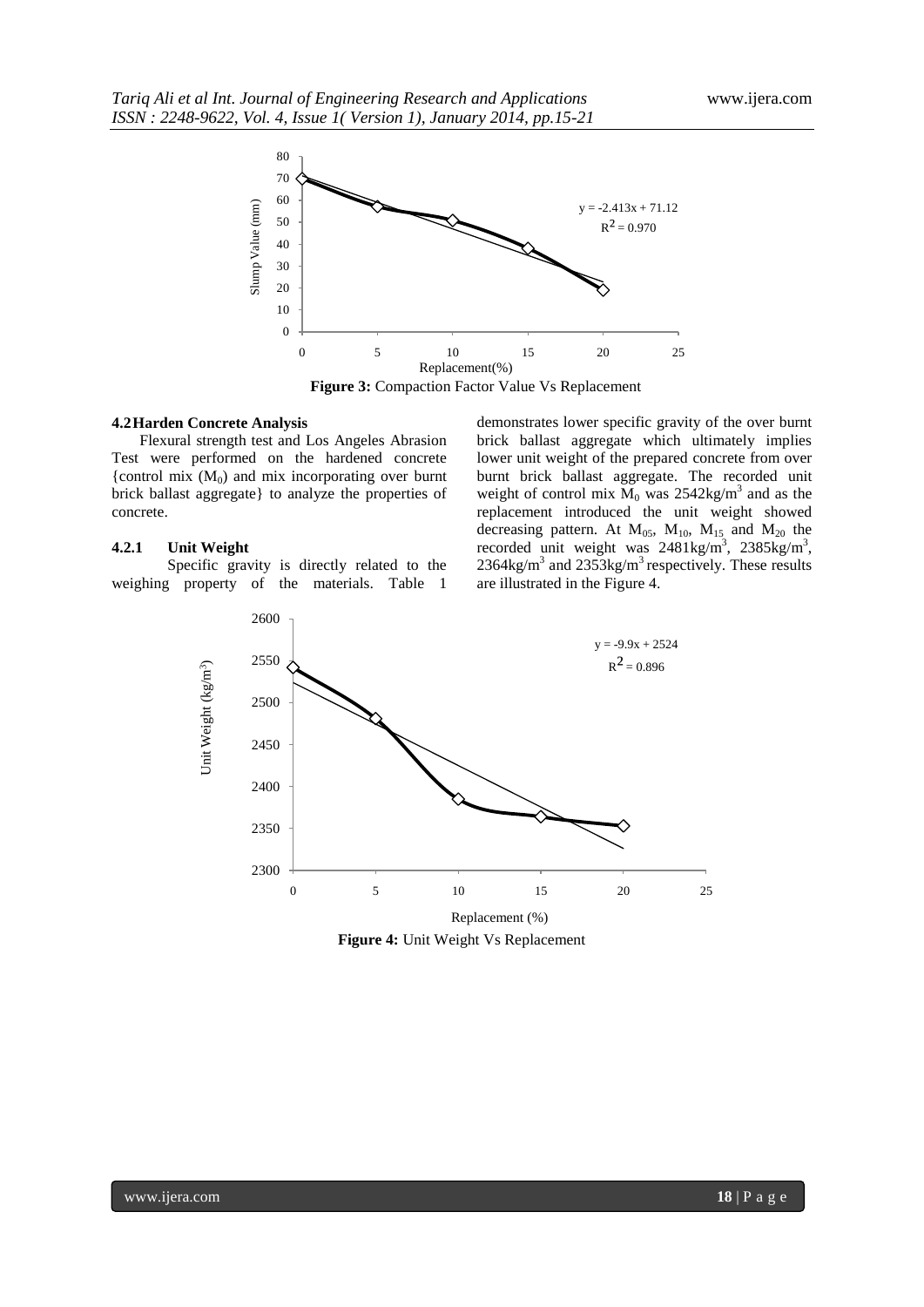

**Figure 5:** Reduction in unit weight Vs Replacement

The percentage decrease in the unit weight at  $M_{0.5}$ ,  $M_{10}$ ,  $M_{15}$  and  $M_{20}$  was 2.4, 6.17, 7.00 and 7.43 percent respectively. Figure 5 illustrates the decreasing pattern of the concrete incorporating over burnt brick ballast aggregate.

### **4.2.2 Flexural Strength Test**

Figure 6 illustrate the Flexural strength test

result at 28 days strength of control mix  $(M_0)$  and mix incorporating over burnt brick ballast aggregate. The result demonstrated that flexural strength increased compared to control mix  $(M_0)$  for over burnt brick ballast aggregate upto 20 percent.

The Figure 7 shows the percentage increase in the splitting tensile strength of  $M_{05}$ ,  $M_{10}$ ,  $M_{15}$  and  $M_{20}$  concrete relative to control mix are found to be 1.9, 7.1, 29 and 30 percent respectively. This increasing trend become more marked as the brick ballast aggregate content increases. The over burnt brick ballast aggregate concrete beams shows the same behavior like normal concrete beams i.e. control mix concrete beams.

Figure 8 & 9 are of the test samples which are under flexural loading. It can be observed that failure occurred at the center of the specimen's length.

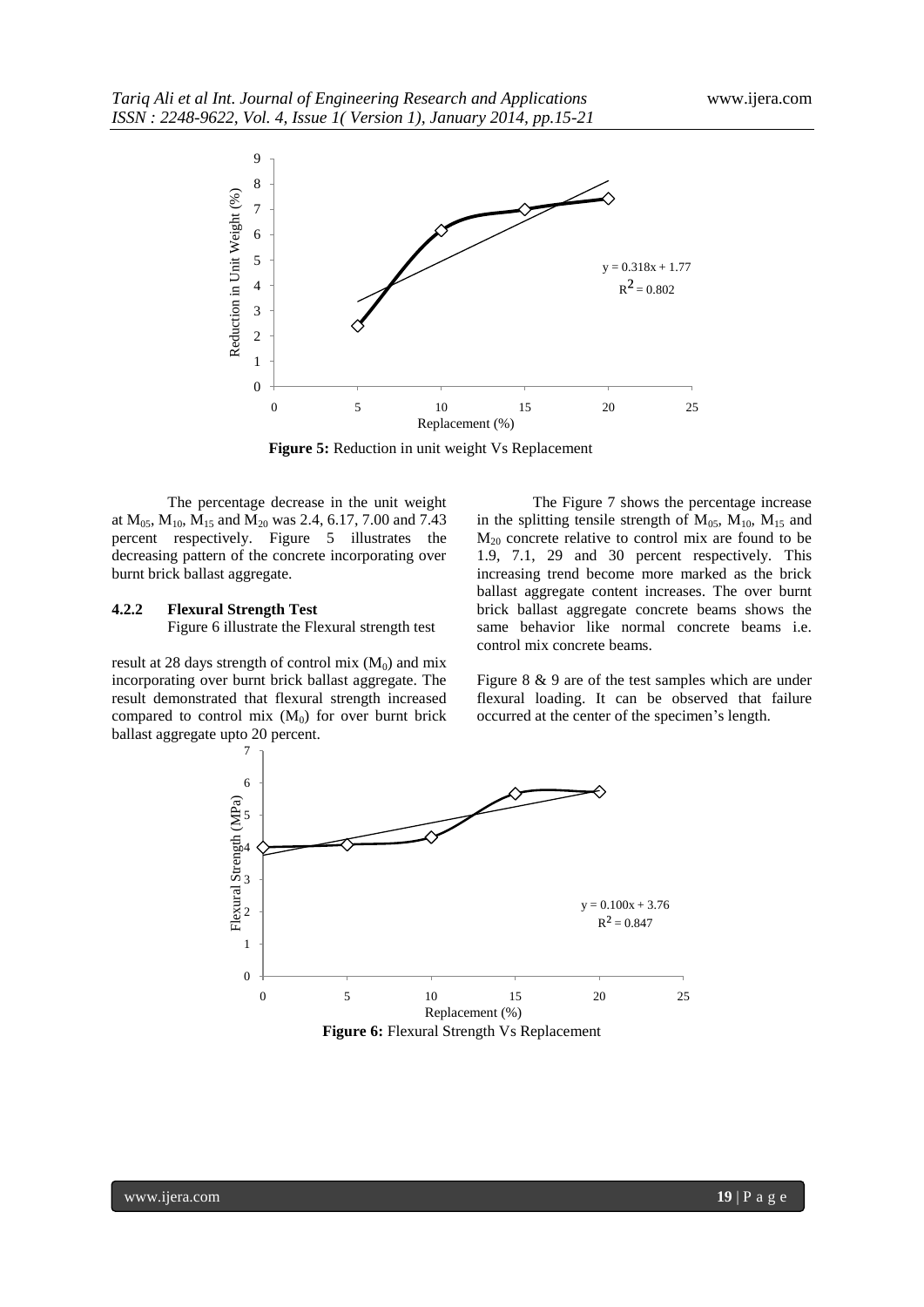

**Figure 7**: Gain in Flexural Strength Vs Replacement



**Figure 8 & 9:** Samples under Flexural Loading

## **4.2.3 Los Angeles Abrasion Test**

The investigation was conducted in accordance with ASTM C-131[10] "Standard Test Method for Resistance to Degradation of Small-Size Coarse Aggregate by Abrasion and Impact in the Los Angeles Machine".

5000 gm of over burnt brick ballast aggregate of gradation passing 3/8 inch sieve and retained on ¼ inch sieve with required abrasive mediums was rotated in Los Angeles Machine for the required number of revolutions. Oven dried washed

out materials retained on #12 sieve was used in comparison with original sample. The computed value of Los Angeles Abrasion was 15%.

### **V. Conclusions**

Figure10 illustrate the relative strength (ratio of strength of over burnt brick ballast aggregate concrete to the strength of control mix  $M_0$  concrete)  $S_R$  of the concrete mixes at defined incorporations of over burnt brick ballast aggregate. It is evident from the test results that: